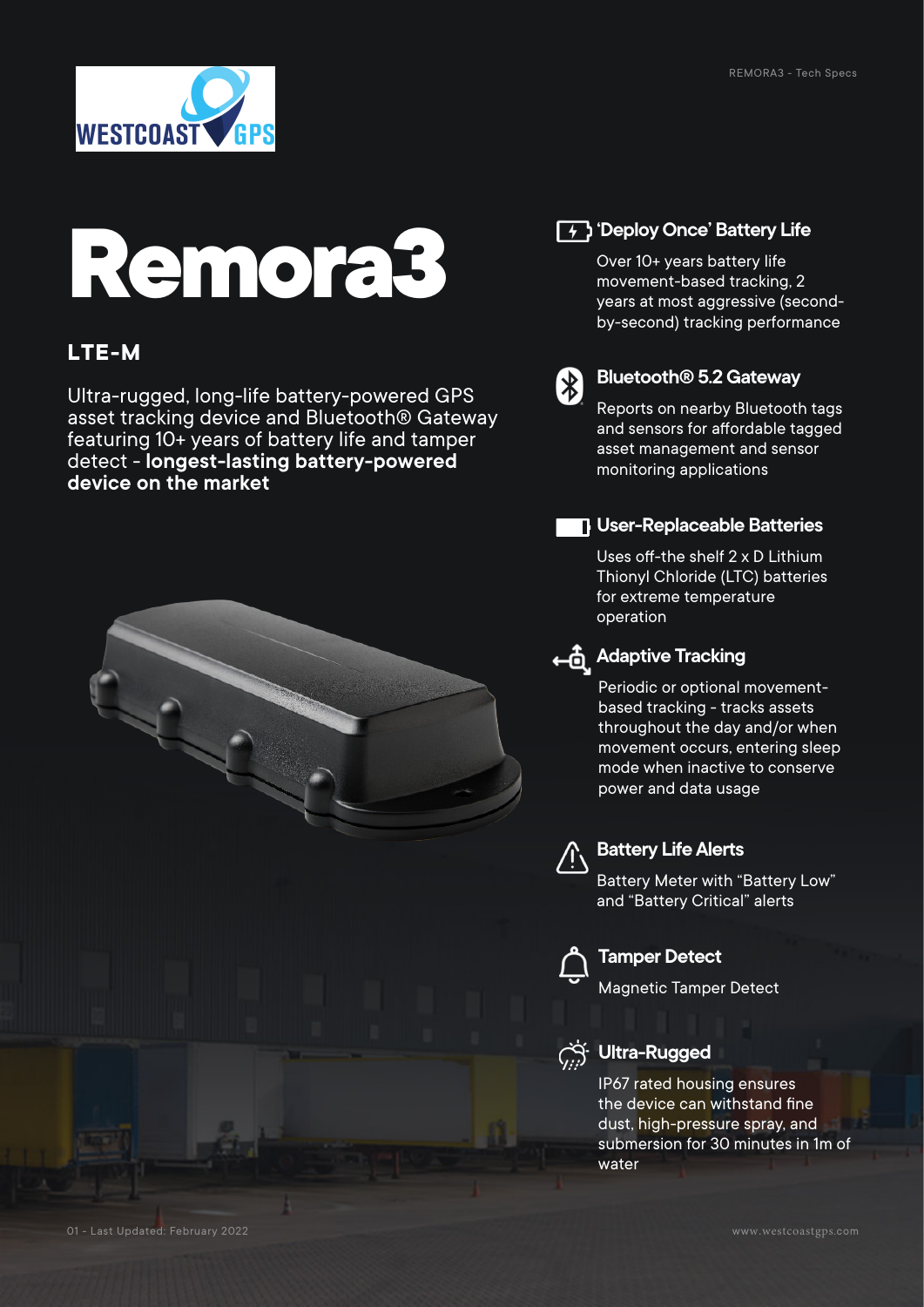# **Connectivity**

| LTE-M / NB-IoT                                                | Nordic nRF9160 Modem operates on all major global LTE-M bands. Supported<br>LTE bands:                                          |
|---------------------------------------------------------------|---------------------------------------------------------------------------------------------------------------------------------|
| (supports roaming between<br>networks - roaming SIM required) | LTE-M (Cat-M1): B1, B2, B3, B4, B5, B8, B12, B13, B14, B17, B18, B19, B20, B25, B26, B28, B66                                   |
| Bluetooth <sup>®</sup> 5.2 Gateway                            | Bluetooth 5.2 gateway reports nearby Bluetooth tags and sensors for affordable tagged asset<br>management and sensor monitoring |
| SIM Size & Access                                             | Internal Nano 4FF SIM                                                                                                           |

# **Batteries**

| User-Replaceable Batteries     | $2 \times D$ Cell (3.7V per cell)                                                                                             |
|--------------------------------|-------------------------------------------------------------------------------------------------------------------------------|
| <b>Supported Battery Types</b> | Lithium Thionyl Chloride (LTC)<br>*Please dispose of Lithium batteries in a safe and responsible manner                       |
| <b>Battery Life</b>            | Once Daily location updates - 10+ years<br>Movement-Based location updates - 10+ years<br>Hourly location updates - 10+ years |

## **Location**

| <b>GNSS Module</b>          | Sony CXD5605                                                                                                                    |
|-----------------------------|---------------------------------------------------------------------------------------------------------------------------------|
| Constellation               | Concurrent GPS, GLONASS, Galileo, QZSS                                                                                          |
| <b>Tracking Sensitivity</b> | -147 dBm cold start / -161 dBm hot start                                                                                        |
| <b>GNSS Assistance</b>      | GNSS almanac and ephemeris data for greater sensitivity and position accuracy                                                   |
| Low Noise Amplifier         | GPS signals are filtered and boosted by a SAW filter and low-noise amplifier (LNA) allowing operation<br>where other units fail |
| Cell Tower Location         | Cell tower location fallback for positioning when GPS can't get a fix                                                           |

## **Power**

| Input Voltage | 5-16V DC                                                        |
|---------------|-----------------------------------------------------------------|
| Sleep Current | $<$ 10u $A^*$<br>*Average current in lowest power configuration |
| Safety        | Reverse Polarity Protection and Fuse Protection                 |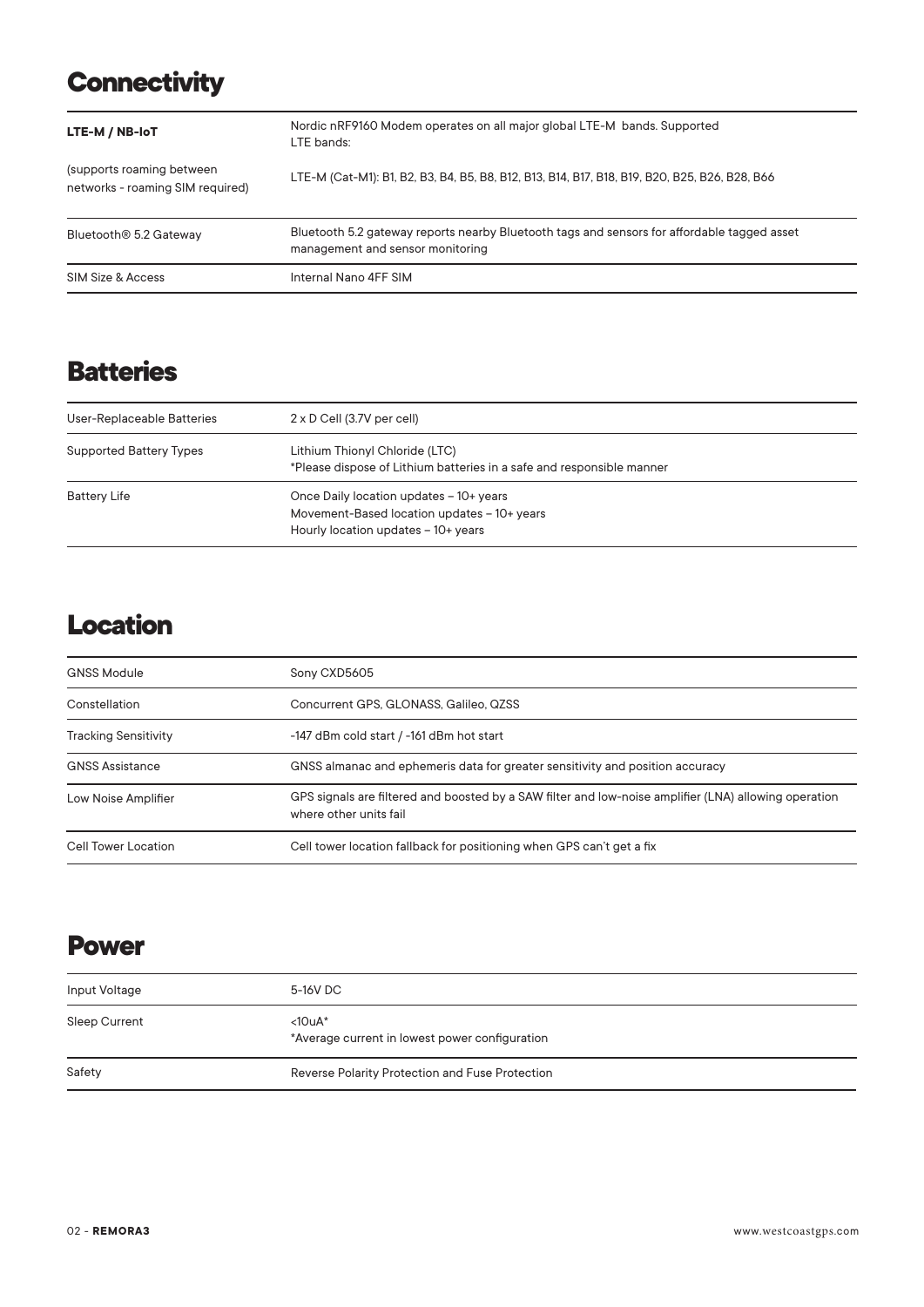# **Mechanics / Design**

| Dimensions                   | 224 x 91 x 41 mm (8.82 x 3.58 x 1.61")                                                                                                                                                             |
|------------------------------|----------------------------------------------------------------------------------------------------------------------------------------------------------------------------------------------------|
| Weight                       | 430g                                                                                                                                                                                               |
| Housing                      | Ultra-Rugged IP67 Housing. Non-branded housing for optional white-labeling.                                                                                                                        |
| <b>IP Rating</b>             | IP67 rated housing ensures device can withstand fine dust, high-pressure spray, submersion for 30 mins<br>in 1m of water, and extreme temperatures                                                 |
| Installation                 | Compact and concealable. Multiple installation options for covertly and easily securing the device to<br>assets with screws, bolts, cable ties, rivets, and more. Stainless stell screws provided. |
| <b>Operating Temperature</b> | $-30^{\circ}$ C to $+60^{\circ}$ C                                                                                                                                                                 |
| Cellular Antenna             | Internal                                                                                                                                                                                           |
| <b>GPS Antenna</b>           | Internal                                                                                                                                                                                           |
| 3-Axis Accelerometer         | 3-Axis Accelerometer to detect movement, high G-force events, and more                                                                                                                             |
| Diagnostic LED               | Diagnostic LED indicates operation status                                                                                                                                                          |
| <b>Flash Memory</b>          | Store weeks of records if device is out of cellular coverage. Storage capacity for over 27 days of<br>continuous 30-second logging.                                                                |
| On-Board Speed and Heading   | Current speed and heading is reported with each position update                                                                                                                                    |
| <b>On-Board Temperature</b>  | The device reports internal temperature which provides an indication of ambient temperature but may<br>not always be precise                                                                       |

## **Smarts**

| Auto-APN                               | Auto-APN allows the device to analyze the SIM card and select the correct APN details from a list that<br>is pre-loaded in the device's firmware                                                                                                                               |
|----------------------------------------|--------------------------------------------------------------------------------------------------------------------------------------------------------------------------------------------------------------------------------------------------------------------------------|
| <b>Battery Life Monitoring</b>         | Battery Meter with "Battery Low" and "Battery Critical" alert levels                                                                                                                                                                                                           |
| <b>Geofence Alerts</b>                 | The server can use device location to create geofences and alerts if an asset enters or leaves<br>designated locations                                                                                                                                                         |
| Geofence Download to Device            | Geofences can be downloaded directly to the device for enhanced location-based actions and alerts.<br>Maximum of 500 Geofences with up to 100 points per geofence.                                                                                                             |
| <b>Impact Detection</b>                | Configure impact-detection alerts when G-forces are exceeded by a user-defined threshold                                                                                                                                                                                       |
| Intelligent Power Management           | Early registration abort and location scan throttling options                                                                                                                                                                                                                  |
| Periodic or Movement-Based<br>Tracking | Configure parameters to send updates based on set time intervals or when movement occurs. Adaptive<br>tracking technology detects when the device is on the move and increases the update rate, providing<br>detail when you need it while conserving battery when stationary. |
| Preventative Maintenance               | Set reminders based on distance traveled and run hours to reduce maintenance and repair costs                                                                                                                                                                                  |
| Run Hour Monitoring                    | Capture run hours based on movement to understand and optimize asset utilization                                                                                                                                                                                               |
| Sleep Mode                             | Stationary devices enter sleep mode until movement occurs to conserve battery life and optimize data<br>usage                                                                                                                                                                  |
| <b>Tamper Alerts</b>                   | Magnetic tamper switch provides an instant alert if the device is removed from your asset                                                                                                                                                                                      |
| <b>Theft Recovery</b>                  | Switch to Recovery Mode in the case of theft or loss to activate real-time tracking for asset retrieval                                                                                                                                                                        |
| Tip Detection & Rotation Counting      | Axis angle reporting, tip detection and rotation counting (planned)                                                                                                                                                                                                            |